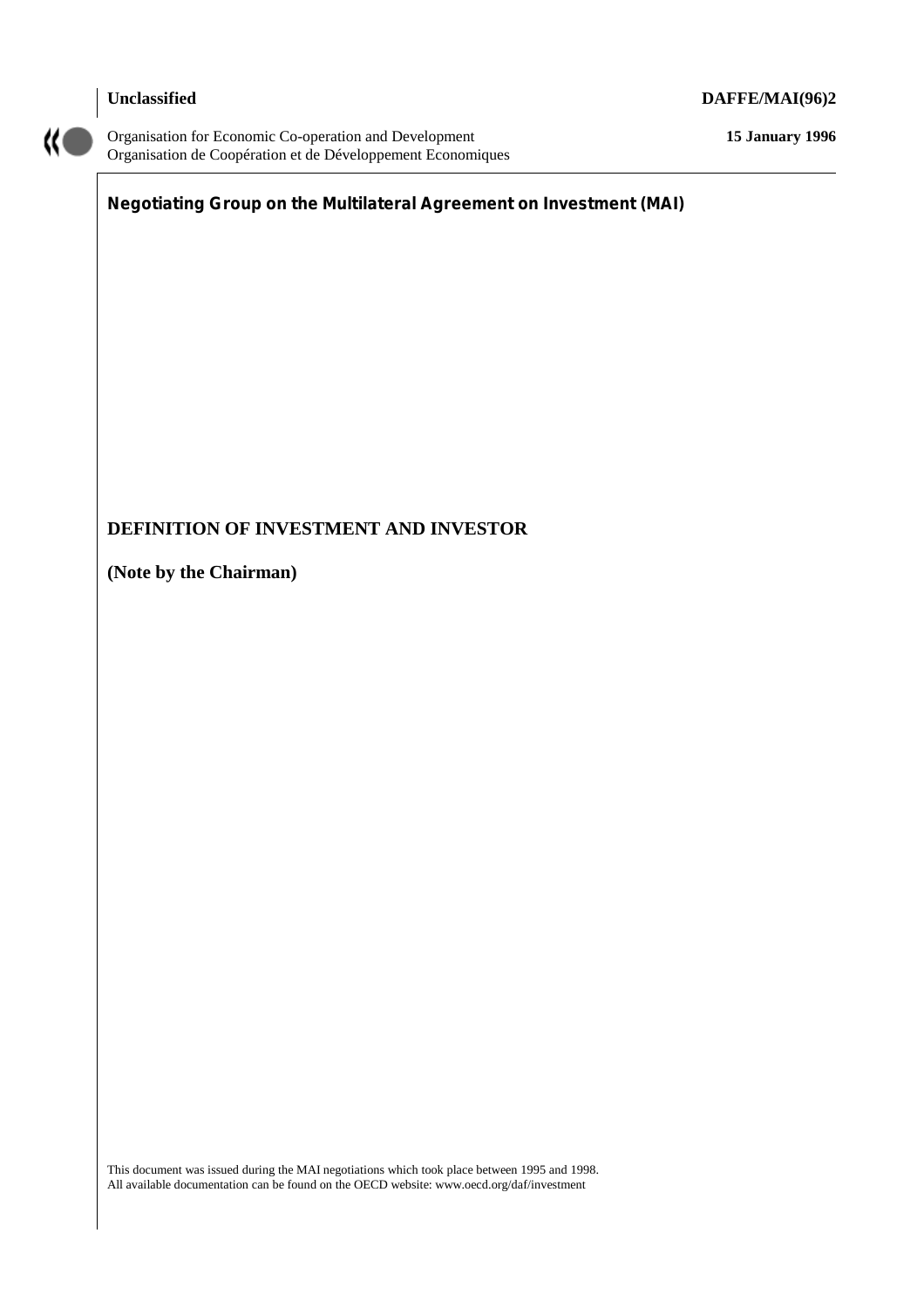#### DEFINITION OF INVESTMENT AND INVESTOR

#### (Note by the Chairman)

1. The Negotiating Group had a first discussion of the definition of investment and investor at its meeting in October on the basis of a note by the Chairman [DAFFE/MAI(95)2] and country contributions [DAFFE/MAI/RD(5)4 and ADD1]. The Chairman concluded that this issue should be re-examined on the basis of a new note that addressed the implications of the definition for the substantive obligations of the MAI [see Summary Record DAFFE/MAI/M(95)3].

#### Investment

2. The definition of investment, and how it interrelates with the substantive obligations of the agreement, will determine the scope of Contracting Parties' rights and obligations in the MAI. The objective should be to protect all forms of property of the foreign investor and to ensure their establishment and participation in enterprises. The definition should be broad enough to cover all recognised and evolving forms of investment. It is not intended however that the definition would systematically cover all items of the Code, such as pure financial transactions that might occur in the capital market, money market, or the foreign exchange market.

3. One approach to defining investment is to provide a list of assets (usually non-exclusive) which are covered under the agreement. This approach is typically found in bilateral investment protection treaties. If applied in the MAI to pre-establishment investment, it might result in creating unintended obligations on certain transactions. Another approach is the more narrow definition of direct investment which is in the OECD Code of Liberalisation of Capital Movements (see Annex, paragraph 2). However, this could result in excluding significant forms of investment in enterprises such as portfolio investment. The third is the model provided by recent multilateral agreements that deal with investment such as the NAFTA, which provide a broad list of assets but link them to the activities of an enterprise.

4. In light of the discussion at the October meeting of the Negotiating Group, this note proposes that the MAI adopt a broad definition of investment, including tangible and intangible assets (as in bilateral treaties), applying to pre and post-establishment and linked to the activities of an enterprise (as in the NAFTA). The definition would include an illustrative list of the assets that could be considered an "investment" under the agreement. The annex to this note considers the different elements most commonly found in bilateral investment treaties.

5. The definition of investment must be considered in relation to the obligations of the agreement that will apply. The language of the substantive obligations themselves might limit the application of the definition. Ultimately, Member countries might be permitted to take specific reservations if certain obligations were too broad. In particular, consideration needs to be given to the following questions:

- What would be the implications of extending obligations relating to the treatment of investors and investment (national treatment, most favoured nation, transparency) to each of the elements in the definition?
- How would specific protection obligations (expropriation and compensation, right to transfer funds) apply?
- Would dispute settlement, including investor-to-state, apply to all the elements?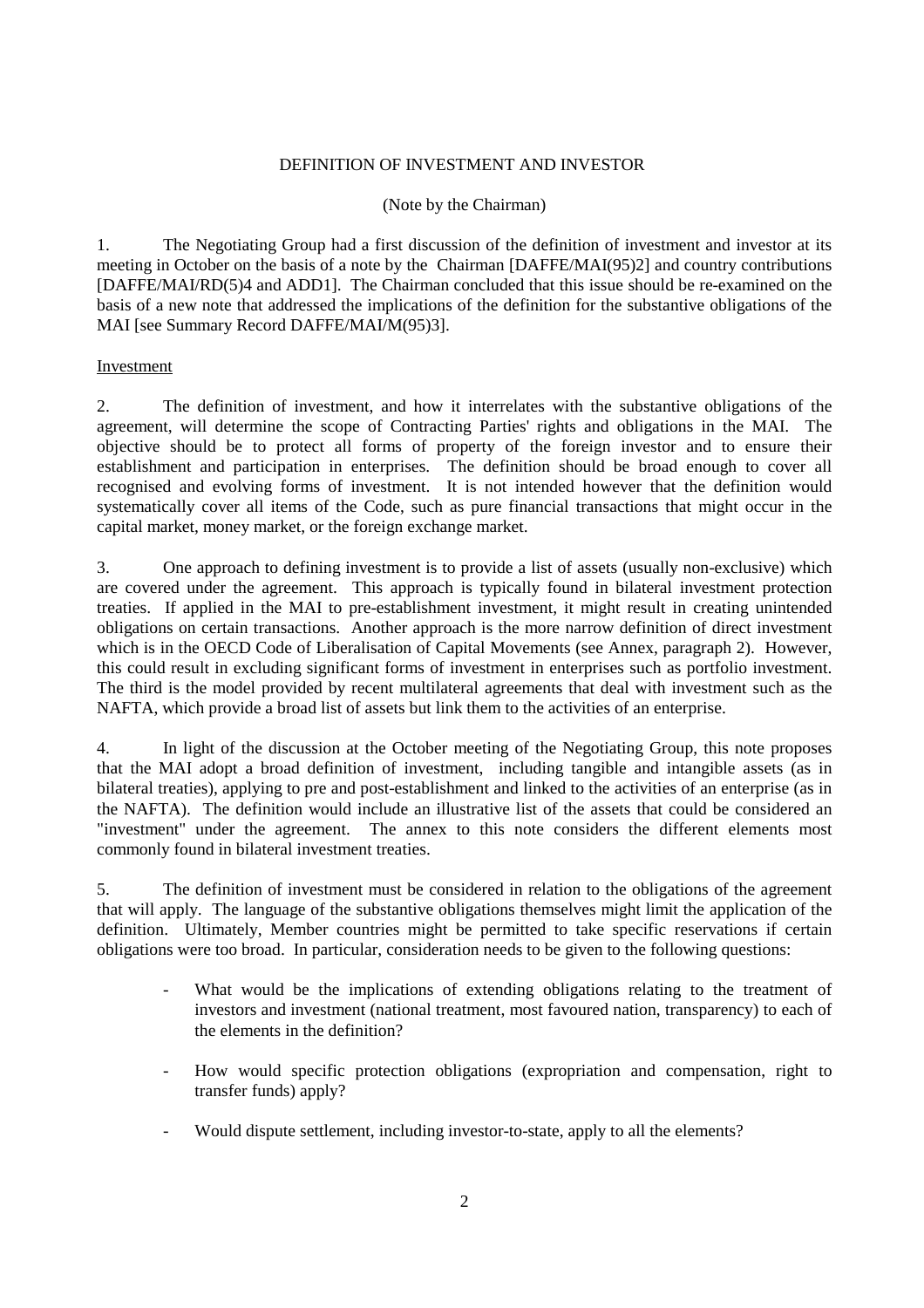#### Investor

6. The definition of "investor" is an essential one within the context of the MAI for purposes of determining which persons or entities benefit from the agreement and who would be eligible to take a claim to dispute settlement.

7. Most investment agreements define investors to include natural persons who are either citizens or permanent residents of a Party to the agreement.

8. In the case of entities, the situation is slightly more complicated. Under the Energy Charter Treaty, an investor is a company organised in accordance with the law of a Contracting Party. Under NAFTA, enterprises constituted under the laws of a NAFTA party benefit from the investment chapter. Enterprises organised in third countries but controlled by a NAFTA investor do not qualify for coverage.

9. A broad definition of investor would cover not only entities such as corporations and limited partnerships but also sole proprietorships, joint ventures, branches and representative offices.

- 10. Questions to be considered in this context include:
	- *-- Should "investor" under the MAI cover natural persons (citizens and permanent residents) of a Party and enterprises constituted in accordance with the law of a Party?*
	- *-- Should "investor" also include companies organised in third countries but controlled by an investor of a Party?*
	- *-- Should entities such as direct branches, sole proprietorships, representative offices, or non-profit organisations be covered?*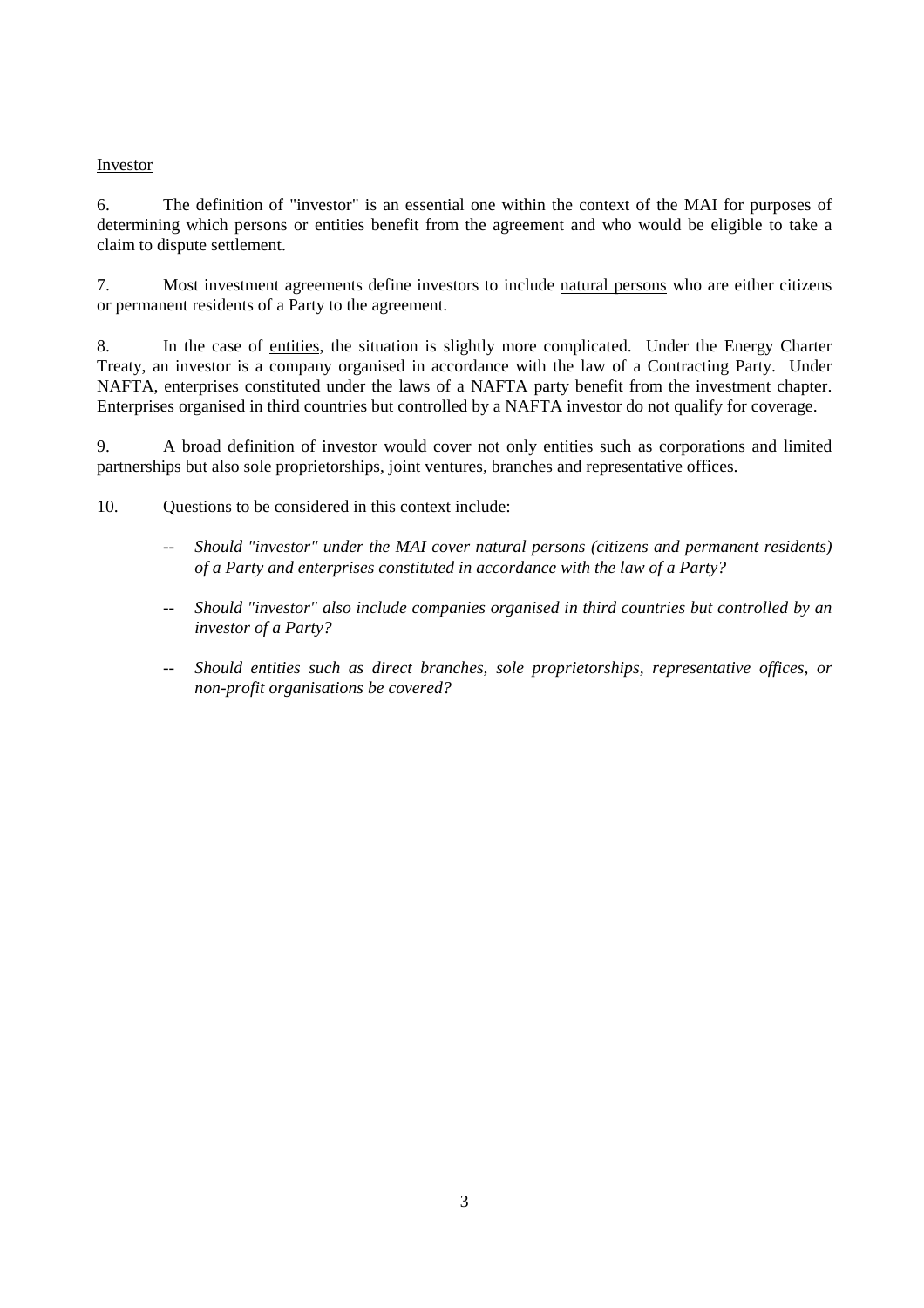#### ANNEX

#### ILLUSTRATIVE LIST OF ELEMENTS

This list is based on the lists most commonly used in bilateral investment protection treaties to define "assets" or "investment". ECT and NAFTA were also used as a basis of comparison. This annex examines the specific elements with regard to existing obligations of OECD Member countries under the Liberalisation Codes and raises questions concerning the implications of coverage under the MAI. These questions will need to be addressed when considering the drafting of specific provisions for the MAI.

#### **(i) Tangible and intangible, moveable and immovable, property and any related property rights, such as leases, mortgages, liens and pledges.**

1. This category includes real estate which is a common form of property protected under BITs and multilateral agreements such as the ECT and NAFTA. Item I/A of the OECD Capital Movements Code is understood to cover real estate necessary to a direct investment. Canada's BITs and NAFTA exclude real estate which is not acquired in the expectation, or used for the purpose, of economic benefit or other business purposes.

- *-- Should the national treatment and MFN standards on entry and establishment in the MAI apply to real estate which is not associated with participation in, or creation or extension of, an enterprise?*
- *-- Should the MAI protection obligations, including expropriation and compensation and the right to transfer funds, apply without regard to the purpose for which the real estate is acquired?*

## **(ii) A company or business enterprise, shares, stock, or other forms of equity participation in a company or business enterprise, bonds, debentures, and other debt of a company or business enterprise.**

2. Direct investment under the Codes includes the creation or extension of a wholly-owned enterprise, subsidiary or branch, acquisition of full ownership of an existing enterprise, as well as participation in a new or existing enterprise. Pre-establishment obligations in the MAI would correspond to existing obligations under the Codes as regards direct investment. Similarly, MAI protection obligations on direct investment, including expropriation and compensation, and the transfer of funds, etc., would correspond to the coverage provided by BITs and the ECT.

3. The definition could cover shares and equity participation in a company or business enterprise which are directly linked to the operation of the enterprise. In the pre-establishment phase, the MAI obligations of national treatment and non-discrimination should allow for the purchase of shares by foreign investors on the same basis as national investors. As assets, this investment would be covered by the protection obligations in the MAI.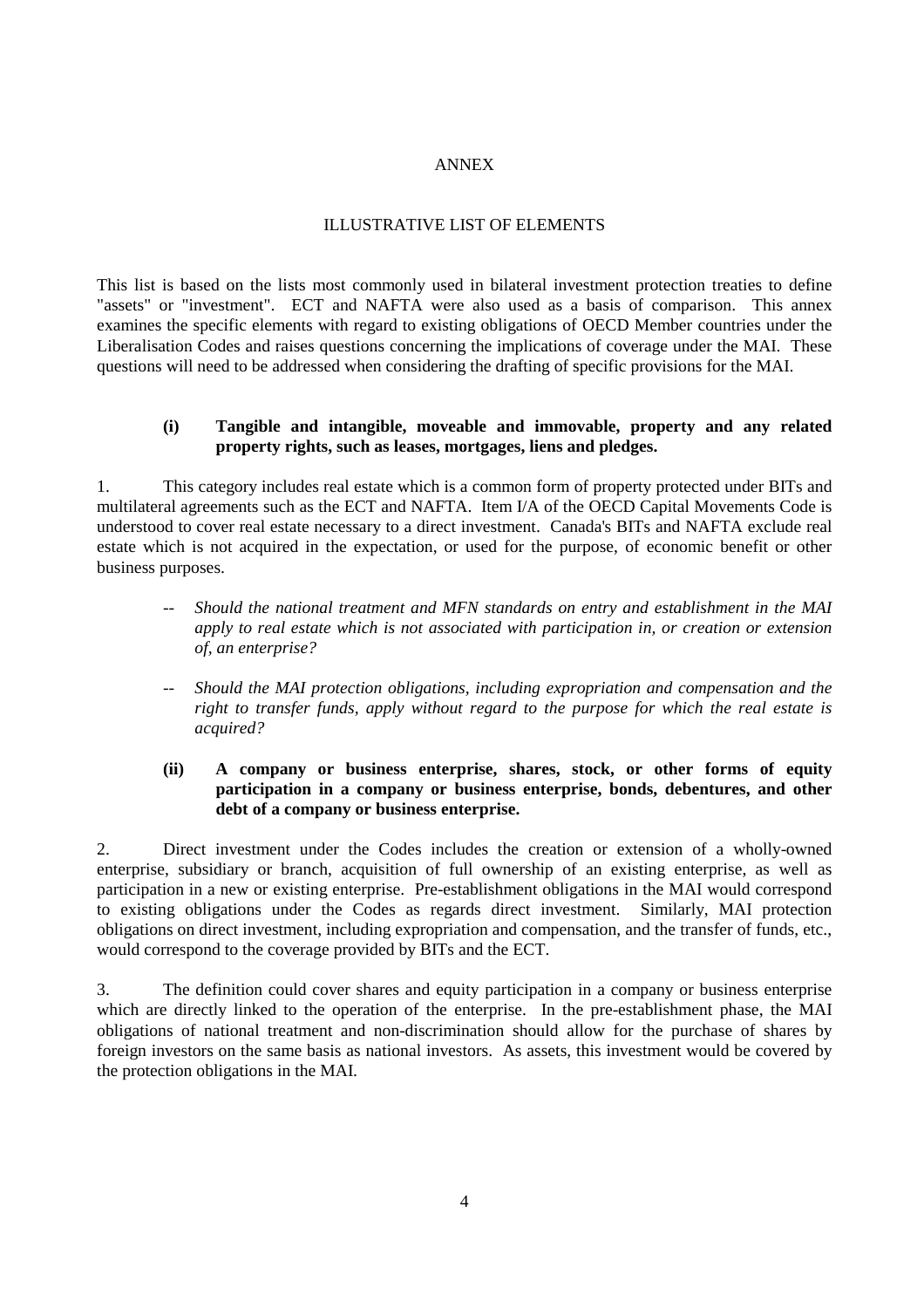4. Debt securities of a company including long term bonds and debentures may also be considered investments.

*Should this include short-term debt securities as well? Should public debt or public funds also be considered as investment? NAFTA explicitly excludes debt security of a state enterprise from the definition of investment. Should the MAI provide for a similar exclusion?*

5. Other questions which relate to these elements of the definition of investment concern the scope of the term "company or business enterprise". Some BITs specifically include joint ventures (Canada, Netherlands). Under the Codes, Member countries cannot maintain restrictions on the mode of operation (subsidiary, branch, agency or other).

#### **(iii) Claims to money and claims to performance pursuant to a contract having an [economic] [financial] value.**

6. This element, which includes loans, is a common feature in most bilateral investment protection treaties, other than those of the United States. This could include short-term as well as long-term loans unless a specific maturity is provided for. The OECD Codes includes a loan of five years or longer as part of direct investment. The NAFTA requires that the original maturity of the loan be at least three years.

#### *Should the MAI fix a minimum maturity date for loans?*

7. Some claims to money may arise as a result of commercial transactions, including a sale of goods or services, and the question is whether such claims, generally not considered as "investments", might nevertheless be captured by a broad definition of "assets". The ECT requires that these claims must be associated with an investment. The NAFTA specifically excludes from the scope of the definition of investment any claim to money that arises solely from commercial contracts for the sale of goods or services... or by the extension of credit in connection with a commercial transaction.

*Should the MAI provide for a similar exclusion? Should the exclusion be limited to pre-establishment obligations only, thus allowing such claims to be protected under the investment protection provisions of the agreement?*

# **(iv) Intellectual property rights.**

8. BITs and multilateral agreements recognise that all forms of intellectual property constitute "investment". The agreements vary in the degree of specificity with which such rights are defined. Goodwill is most often treated as an element of intellectual property rights. Canada's BITs list goodwill separately. Otherwise this category of assets generally includes copyrights and related rights, patents, industrial designs, rights in semiconductor layout designs, trade secrets, including know-how and confidential business information, trade and service marks, and trade names.

9. The coverage of intellectual property as an element of the definition of investment in the MAI could result in extending MAI obligations and standards to this form of property. This could require defining the relationship of the MAI to other international agreements that relate to intellectual property, particularly where these conventions might require standards of treatment which differ from the MAI or where these conventions provide for dispute settlement mechanisms.